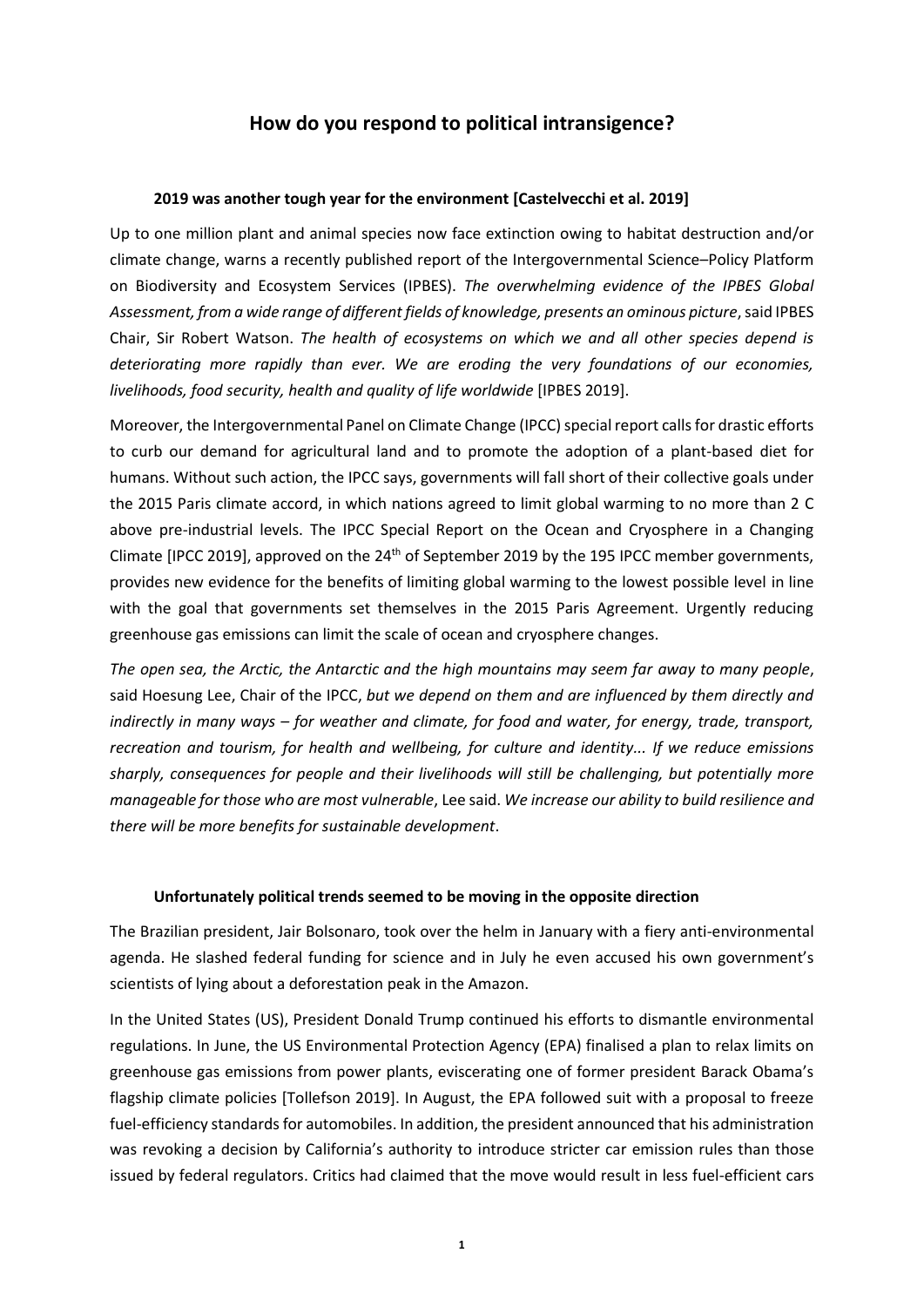that would result in more planet-heating pollution. And in November, the administration began the official process of pulling the United States out of the Paris agreement. The Trump administration had already announced that it planned to pull out in its first year in office, but a country cannot formally even begin to withdraw until three years after the agreement goes into force. As far as the United States was concerned, that was November 4, 2019. Even so, the US is not quite out yet. It takes exactly one extra year for the withdrawal notice to become official, meaning that the US will formally pull out of the Paris agreement one day after the 2020 US presidential election!

The ambition of the Belgian climate policy is inversely proportional to the number of delegates to COP25 in Madrid. Frans Timmermans, Executive Vice-President responsible for the European Green Deal, was not impressed with the Belgian plan: all Member States of the European Union have subscribed to the Paris climate targets and must make national plans to achieve those targets. And that also applies to Belgium and Flanders (*Alle lidstaten van de Europese Unie hebben de klimaatdoelstellingen van Parijs onderschreven en moeten nationale plannen maken om die doelstellingen te realiseren. En dat geldt ook voor België en Vlaanderen*). In the margins of the climate summit in Madrid, our country was awarded the unenviable Fossil of the Day prize. The prize is awarded by the global network of NGOs, Climate Action Network, to the country that performs worst at the UN Climate Talks. Was the Belgian delegation embarrassed? Not that we could notice.

The end result of the Madrid summit is poor to say the least and comes nowhere near fulfilling the necessary requirements. Apart from the European Union – and even though the European action plan still has to be implemented – no major greenhouse gas emitter has announced a serious plan to achieve carbon dioxide neutrality in 2050. Jean-Pascal Vanypersele, the respected Belgian climatologist, concludes that what should have been the summit of ambition eventually became the summit of disappointment.

## **Dutch judge, Kees Streefkerk, brings some light into darkness**

In May, the Dutch Supreme Court heard the government's appeal against a lawsuit brought by the Urgenda Foundation, a citizens' climate organisation that in the lower courts has successfully argued that the Dutch government must do more to combat climate change. On Friday, December 20, the Supreme Court of the Netherlands ordered the Dutch government to cut the nation's greenhouse gas emissions by 25 per cent of 1990 levels by the end of 2020. It is the first time a nation has been required by its courts to take action against climate change. *Because of climate change, the lives, well-being and living circumstances of many people around the world, including in the Netherlands are being threatened*, the Chief Justice said in commenting the decision. The decision made by the Supreme Court is final: … *The Supreme Court decides that the order to the Dutch state, issued by the district court and confirmed by the court of appeal, is definitively upheld*… Given the presence of a large number of foreign attendees, Streefkerk passed judgement in English.

It was a historic moment. Never before had a judge forced a country to pursue a stricter climate policy. Dutch Prime Minister, Mark Rutte, did not wish to give any guarantees and preferred to adopt a noncommittal attitude and talk about "a decent job in a short time" (*een behoorlijke klus in korte tijd*).